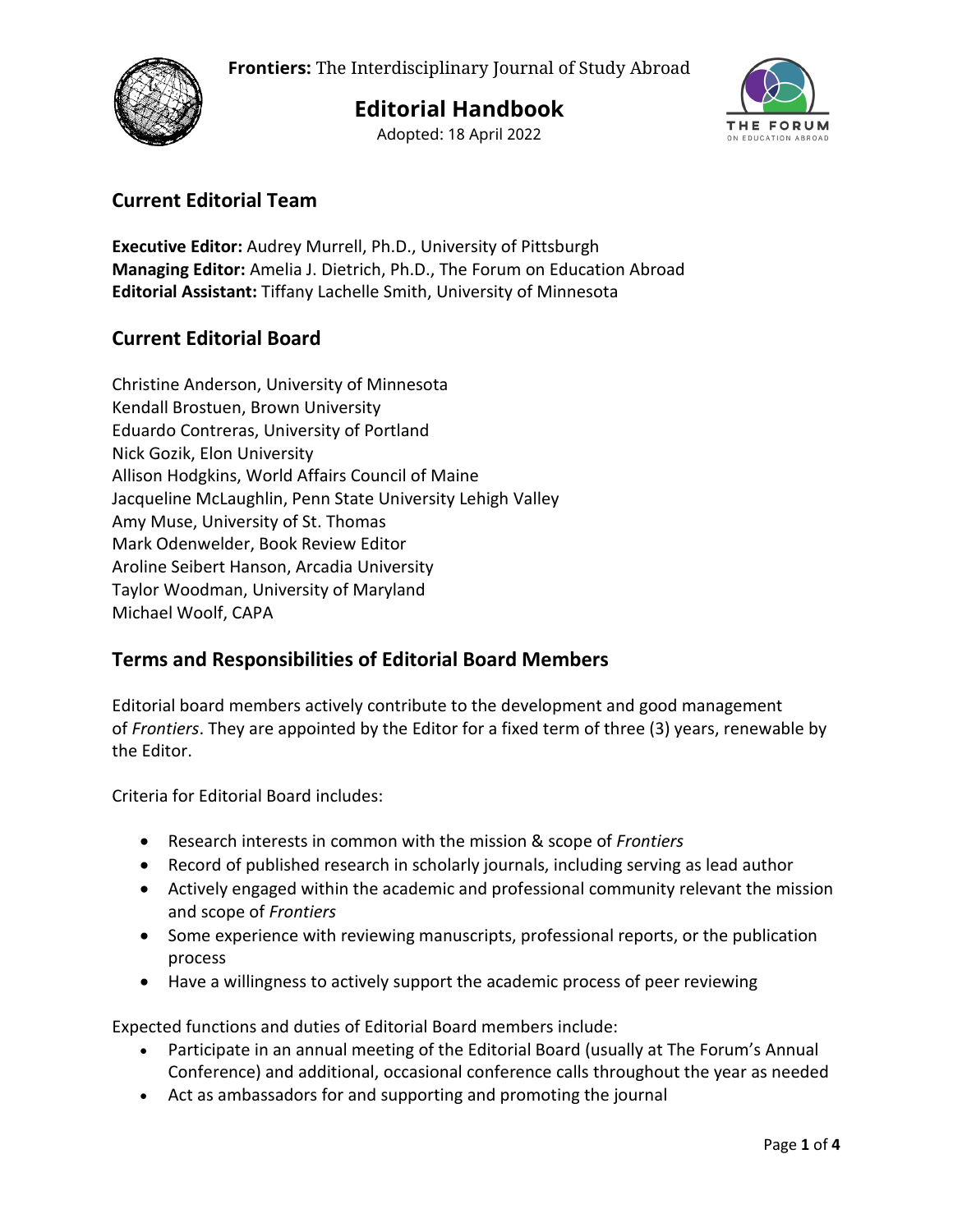

# **Editorial Handbook**

Adopted: 18 April 2022



- Seek out the best authors and best work (e.g., from meeting abstracts) and actively encouraging submissions
- Serve as a reviewer on submissions to the journal (expected 3-4 per year)
- Evaluate proposals and special projects as needed
- Be available for commissions to write editorials, reviews, and commentaries on papers in one's area of specialization
- Recruit and nominate manuscript reviewers

Editors, editorial staff and Editorial Board members and [peer reviewers](https://www.frontiersjournal.org/index.php/Frontiers/peer-reviewers) are required to comply with *Frontiers*' [Conflict of Interest Policy.](https://forumea.org/wp-content/uploads/2020/09/Conflict-of-Interest-Policy.pdf)

#### **Recruitment and Selection of Editorial Board Members**

Editorial Board members must be peers whose judgement is highly regarded within the journal's main discipline; or their decisions may not be regarded as valid. Publication number and academic aptitude are the important factors for editorial board membership. Potential candidates might be recruited from authors or peer reviewers that have been engaged with *Frontiers* as authors, reviewers, board members or previous editors. Potential candidates can be suggested by current board members, by the Editor or the Managing Editor. The process of recruiting potential board members involves sharing with potential candidates a brief description of the role, outlining the responsibilities, and clearly stating that this is a voluntary position with no remuneration related to the post. Potential candidates are asked to submit a letter confirming their interesting in serving as a board member, a signed statement indicating no conflict of interest, and an academic CV or comparable resume. They will undergo an interview by the Editor and Managing Editor before appointment to the Editorial Board.

#### **Editorial Team Roles and Responsibilities**

Editors are ultimately accountable for the quality of their journal's content. Editors are responsible for identifying important 'hot topics,' sourcing high quality manuscripts, handling day-to-day paperwork, and organizing the flow of manuscripts (i.e., from author to referees and back and finally to the publisher). The two most important attributes of a good editor are (1) having a detailed knowledge of the subject area and (2) being organized. The editorial team is composed of the Editor, Managing Editor, and the Editorial Assistant.

#### **Editor**

The Editor is the chief responsible person for the journal and is responsible for raising the journal's profile within the community and ensuring that content published meets the editorial strategy and policies of the journal, as stated in the journal's aim and scope. The Editor is a highly experienced researcher who has a larger vision within disciplines relevant to the mission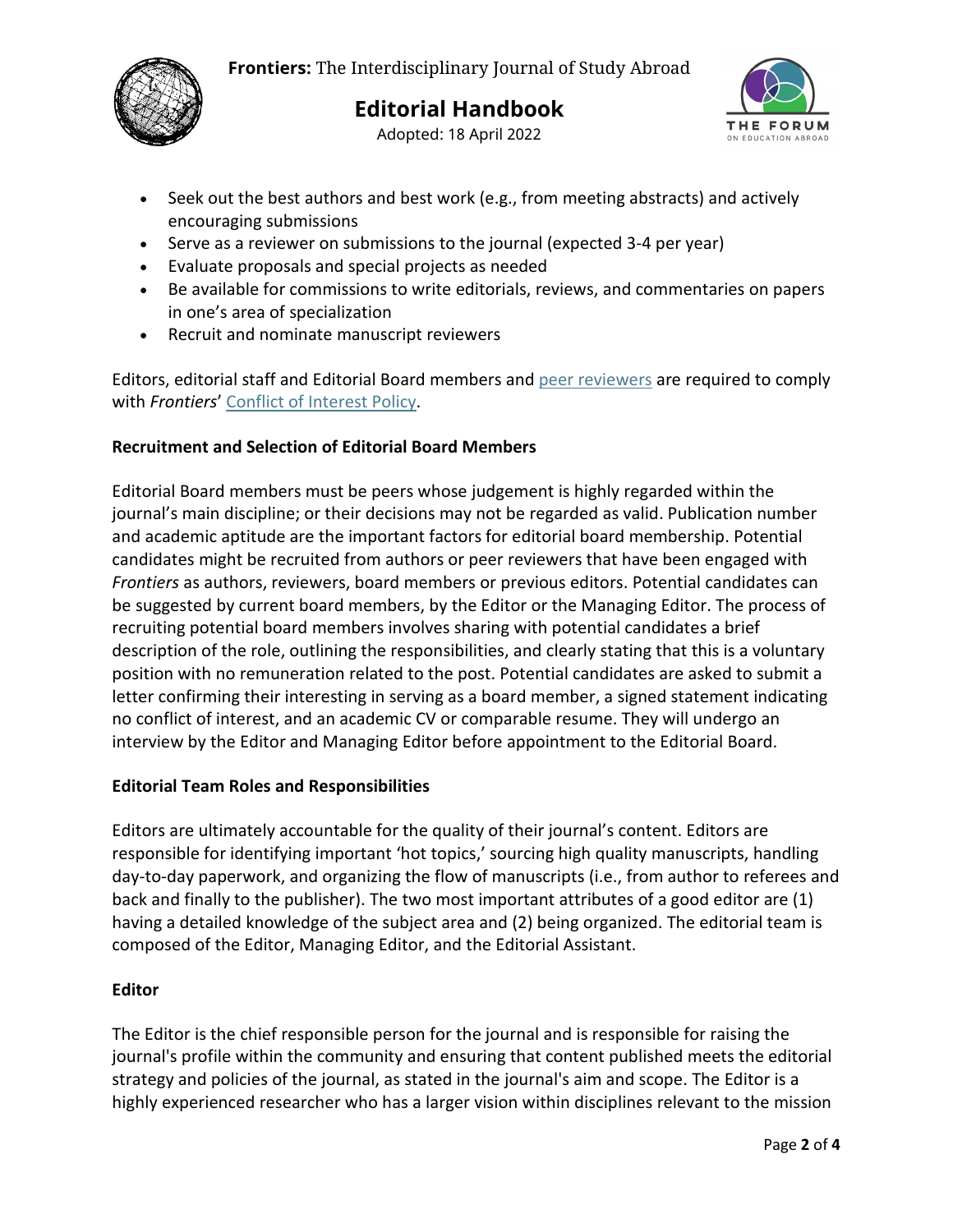

Adopted: 18 April 2022



of *Frontiers*. The Editor is expected to participate in defining and adjusting the journal's evolving mission and to coordinate the activities and input of the Editorial Board. The Editor is actively engaged in the review process having the final decisions on all outcomes of articles, issues, and submission to the journal. The details of the Editor's roles and responsibilities are outlined within the detailed position description (attached).

#### **Managing Editor**

The Managing Editor assists and supports the Editor and manages the ongoing operations and activities of *Frontiers*. These responsibilities include:

- coordinates peer review process
- commissions articles, essays, and special issues
- serves as the primary point of contact and liaison with authors
- supports communication with reviewers and board members
- oversees policies and procedures of the journal
- carries out heavy developmental/technical and copyediting of manuscripts
- leads marketing and promotional strategy for the journal
- manages budget considerations

#### **Editorial Assistant**

The Editorial Assistant reports directly to the Managing Editor and provides office support for the activities of *Frontiers*. This includes supporting the journal submission process, assisting in updating website and other external publications, assisting with the technical processes of the journal and other duties related to the effectiveness of the journal, its mission, and activities.

### **Policies & Procedures**

All members of the *Frontiers* Editorial Team are responsible for familiarizing themselves with [the policies of the journal.](https://frontiersjournal.org/index.php/Frontiers/policies)

*Frontiers* is published by The Forum on Education Abroad, a 501(c)(3) non-profit professional association recognized as the Standards Development Organization (SDO) for education abroad. The Forum supports *Frontiers* as a platinum open-access journal by providing financial, staffing, and promotional support for the publication. Under the **Statement on Editorial Independence**, Forum leadership is not involved in editorial decision-making for *Frontiers*.